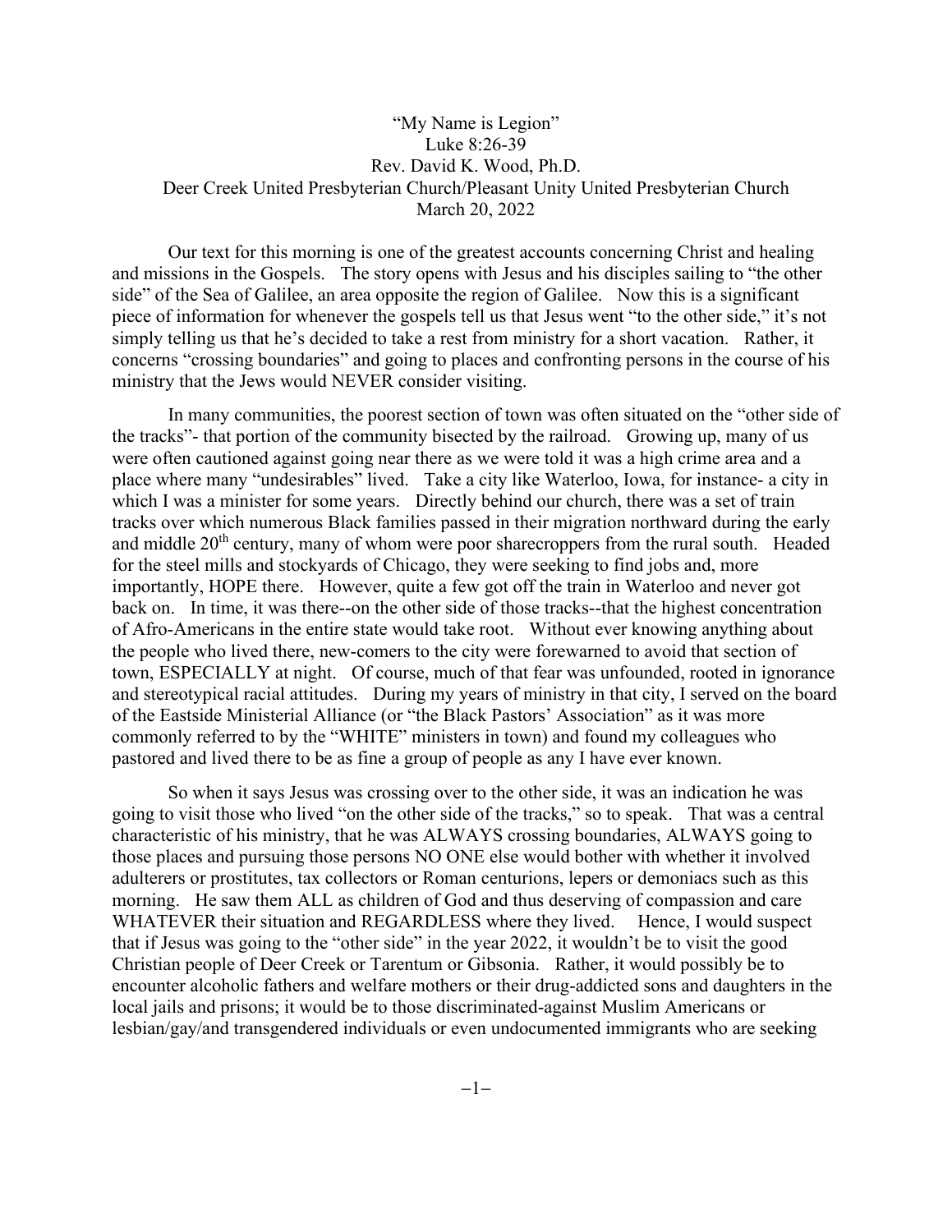greater economic opportunity or perhaps political sanctuary in our country for THESE are the ones who currently reside in what the Bible refers to as "the other side" here in America. It was for such persons as THESE Jesus was always holding the door open wide while WE often become the ones desperately trying to keep it closed!

The land of the Gerasenes, sometimes mentioned as Gerasa or Gadara in some translations, is not JEWISH territory but the land of the GENTILES- a world dominated by pagan practices and immoral behavior, a world despised by not just by God's covenant people but by their GOD as well, or so they BELIEVED. When Jesus and his disciples arrive on "the other side"--the eastern shore of the Sea of Galilee—they're met by a man possessed of demonic spirits. This poor creature roamed throughout the countryside naked, living among the tombs, which becomes Luke's way of saying that the man was both psychologically and spiritually dead. Efforts had been made to restrain him but neither ropes nor chains proved sufficient to hold him. It was commonly believed BACK THEN that the mentally deranged, lunatics, epileptics, and the hysterical were possessed by evil spirits while MODERN PSYCHIATRY has ANOTHER name for it- schizophrenia. Thus, from our modern perspective, we might say Jesus is encountered by a man with a split personality, someone who was a constant danger to others as well as himself, and without access to the kind of drugs we have today, his condition had to have been rather severe.

Many years ago, I was involved in a sanitarium ministry in Santa Cruz, California- a place called Sporup- a facility for emotionally and psychologically disturbed persons. Each week, a group of us would hold a worship service there along with a number of the patients. There was one person in particular I clearly remember- a young man with blonde hair who possessed a wild, crazed look in his eyes. He would observe the service from afar without ever joining in with us. One week, he approached me afterwards and asked if I was interested in seeing some of his poetry. "Sure," I said, and he handed me a folder filled with what was undoubtedly the product of a disturbed and tormented mind. All of them spoke of abject loneliness and fear and even torture. He said, "For a dollar, I'll sell you the whole bunch." I handed him a buck and he gave me the entire packet of poems. When we returned the following week, I noticed the young man wasn't around. I asked one of the orderlies if he was coming down and he said, "Oh you won't see HIM anymore. He took his own life a few days ago." To me, that young man was a modern-day "demoniac"- a deeply afflicted soul who could not hear the invitation of acceptance and love which had been offered to him week after week.

Seeing the man, Jesus approached him and asked, "What is your name?" The first thing we note is that Jesus never thinks of him as a devil or a monster. Rather, with great patience and understanding, he looks upon him as a poor, pitiful, lost human being who is in need of finding himself once again. In Jesus' eyes, he is first and foremost a PERSON- someone who STILL possesses all the possibilities of humanness within him. He was able to look beyond all the labels society stuck on this young man, beyond all the maladies and afflictions which left him emotionally and spiritually bound so as to see him as he actually WAS. To our Lord's mind, such persons as these were never thieves or murderers, adulterers or mad men but HUMAN BEINGS FIRST- children of God in need of the same love and acceptance as everyone else. By asking him his name, Jesus is appealing to his humanity and reminding him that what he once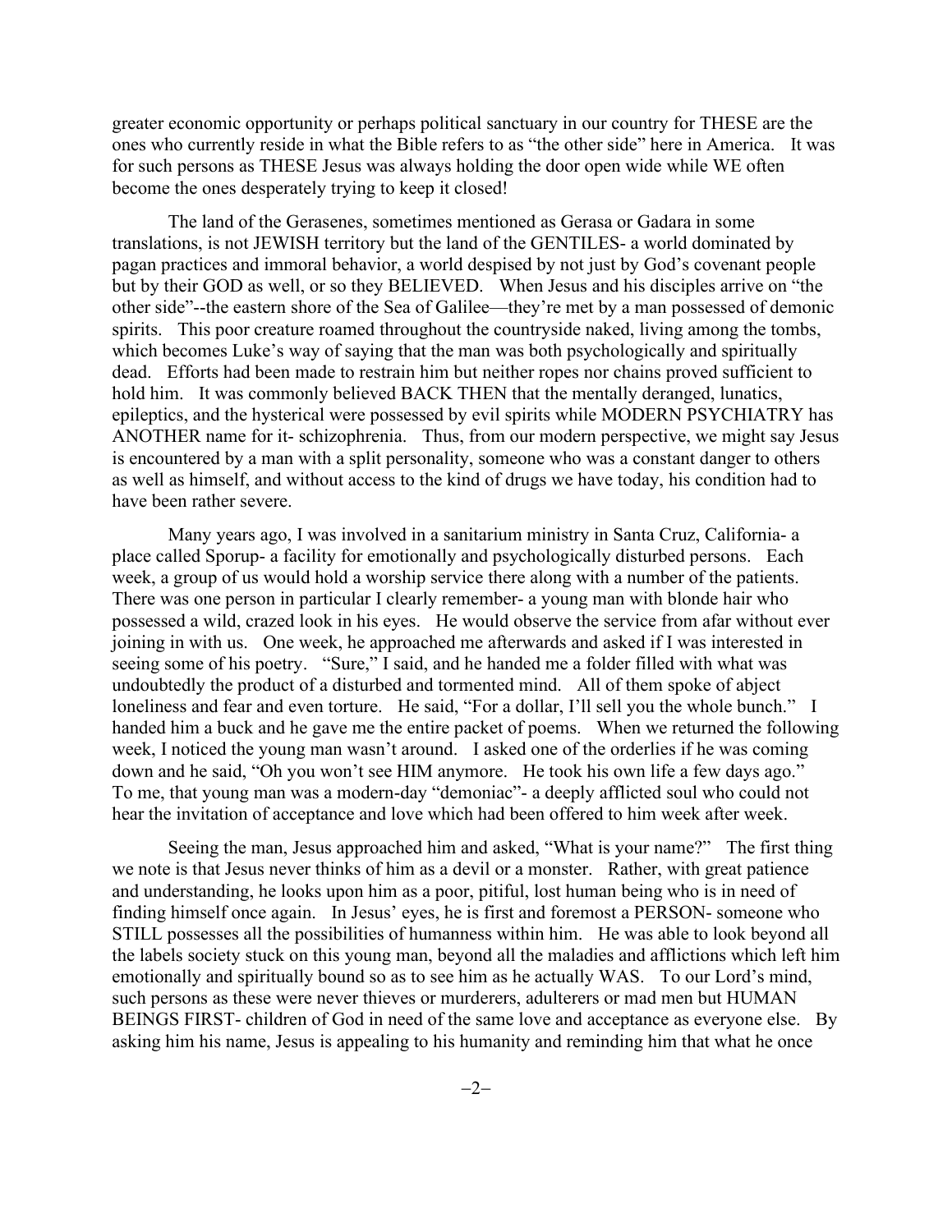was, he can yet become AGAIN for with Christ, there is ALWAYS hope!

The man's reply to Jesus' question is, "My name is Legion for we are many." Legion was the Latin name for an army regiment of about six thousand men and it referred to the multitude of spirits within him that continually tore his soul apart. Recognizing the superior authority of Jesus, the demons begin pleading with him that rather than being destroyed, that he might allow them to find ANOTHER host to inhabit. On the steep hillside, there was a herd of swine feeding- two thousand of them. He permits them to possess the pigs which in turn rush down the steep bank and into the Lake where they all drown. At the same time, the wild look of the once possessed man begins to fade from his face to be replaced with a look of reason and humanity and above all, THE IMAGE OF GOD. With his deliverance accomplished, he now falls down at the feet of Jesus to express his utter gratitude.

But that's not the end of the story. We're next told that the townspeople came out to see what had happened only to discover that the demoniac--he whom they had driven from their community years earlier--was now in his natural mind, sitting at Christ's feet. They then became frightened. But what were they frightened about? It's been suggested that because their pigs were now dead, he represented a supreme threat to their whole standard of living. Their economy was now in jeopardy and if Jesus was permitted to remain in the region any longer, no telling how many MORE of their livestock might be lost. If that's the case, then they were obviously more concerned about their FINANCIAL health than the wholeness and deliverance JESUS was able to afford them.

As Jesus got into the boat to leave, the man whom he had delivered plead with him to allow him to go with him. His love and gratitude to Jesus was such that he was willing to follow him WHEREVER he would go. But our Lord says no, that he should instead return to his house and describe what great things God had done for him. This thus becomes Luke's version of the Great Commission, informing the man he could be a much more useful disciple telling about the love and the power of Christ in his OWN HOME and among his OWN PEOPLE than he could traveling about with Jesus.

There are several important lessons we can take away from this story. FIRST of all, society has a way of placing labels on people who are different- persons who perhaps may think differently or act differently or look differently than the majority. We evaluate, categorize, and then rate people on the basis of their jobs, their sex, their color, their ethnic heritage, their religion, and their sexual orientation, among others. We determine whether they're acceptable or not--whether they're "our kind of people"--and if NOT, then we ignore them ALTOGETHER and treat them as though they're invisible or have some kind of disease.

Often in my travels, I'll visit different churches on Sunday mornings- it doesn't even have to be Presbyterian. Almost immediately, members from the congregation notice that there's someone new, someone unfamiliar in their midst and so after the service, they'll rush right over and put on their best smile and shake my hand vigorously to welcome me to their "club," I mean church. But then they'll try to size me up. Well I can sense this and automatically I know what they're thinking. They don't want to know if I love Jesus- no, they want to know if I'm a "liberal" or a "conservative," a "Republican" or a "Democrat," one of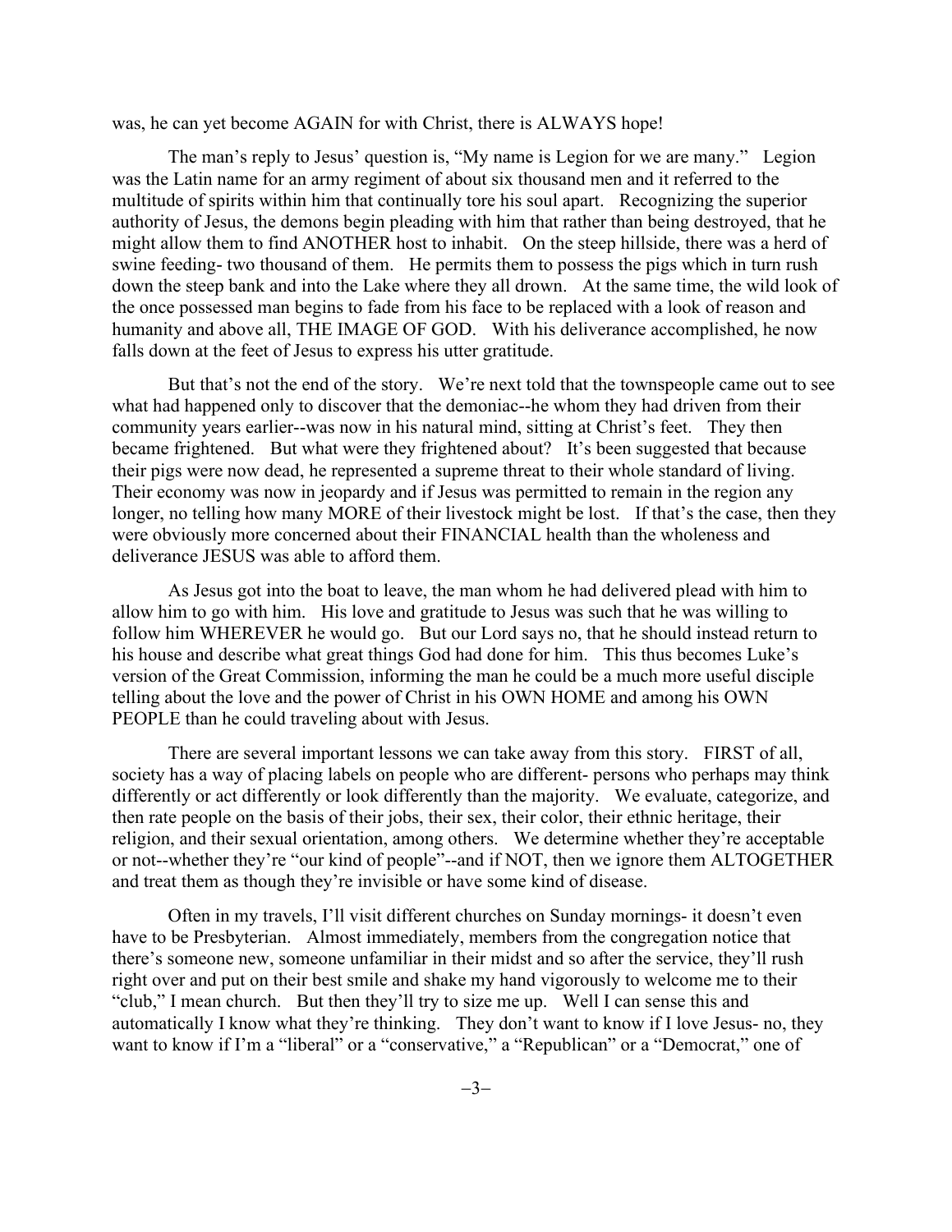them "abortion lover, tree-hugger, Black Lives Matter" types or one that drives around in a pickup with a gun rack on the cab's back window and the rear covered with pro-NRA and antigay bumper stickers. Yes, I know this is a characterization, but I think you get the point!

You see, I' d been to too many churches over the years and listened to people repeatedly tell me how much they want to grow, how they want to see more people in their pews and more money in their church coffers. But when I enquire further, I discover that what they REALLY mean is that they want to grow all right, but only with persons who are "just like themselves" people who think and act and share the same values and social status as THEMSELVES, all the while posing as fine, Bible-loving, tea-drinking Christians while having very little interest in reaching out to the stranger in their midst, to those who live "on the other side" as JESUS did.

Often, it's not just SOCIETY who attaches those labels and imposes those chains we are forced to wear but those persons who are CLOSEST to us. In one of my churches, I had an older member who was one of the finest Christians I have ever known. However, after some innocent mistake, she would frequently say to herself, "Oh Millie, you're just so stupid- you're an idiotic old woman who can't do anything right." And she didn't just say this once but would make the remark again and again. One day, I stopped her in the middle of her self-reproach and said, "Millie, why do you continue to say such terrible things about yourself. It's simply not true! You're one of the most beautiful Christian woman I've ever met." She said, "David, I can't get out of the habit. I was married for years to a man who demeaned me constantly, who never once told me he loved me but instead repeated how fat and stupid I was, that I couldn't do anything right and would never have anything if it weren't for him. I knew that wasn't true and yet, if you're told it long enough, you can't HELP believing it." I said to her "Millie, from now on, I want you EVERY DAY to look in the mirror and say to yourself, "I'm a beautiful child of God and I am loved by my pastor, by my church family, and most of all by JESUS HIMSELF who loves me for who I am." The fact is that Jesus comes to us and removes all those names and labels and classifications and gives us just ONE- that we are ALL beloved children of God whom God could never love any LESS than he loves his only-begotten son. That is ONE title that takes precedent over every OTHER tag that society or individuals can place on us and as Christians, as children of God, we must NEVER forget that!

My friends, I have no doubt that many people find themselves bound THIS VERY MORNING. In fact, some of US may be bound and not even KNOW it. We may be bound by spirits of anxiety or fear or unforgiveness or anger; we may be bound by habits and patterns that fill us with shame and rob us of God's peace; we may be chained by years of bitterness or disappointment or perhaps memories of the past. But just as individuals can be possessed by assorted spirits, so can SYSTEMS and INSTITUTIONS and CULTURES fall under their influences AS WELL. There are many legions of demons to be driven from our modern civilization and they go by the name of ignorance and war and racial discrimination and homophobia; sensualism, materialism and economic injustice; alcoholism, drug addiction, and the list can go on and on. ALL these things can distort our perceptions of reality, especially of OURSELVES, and the only way we can find help is to first take an honest look at ourselves and then become open to the presence of Jesus who has personally come to deliver us from them.